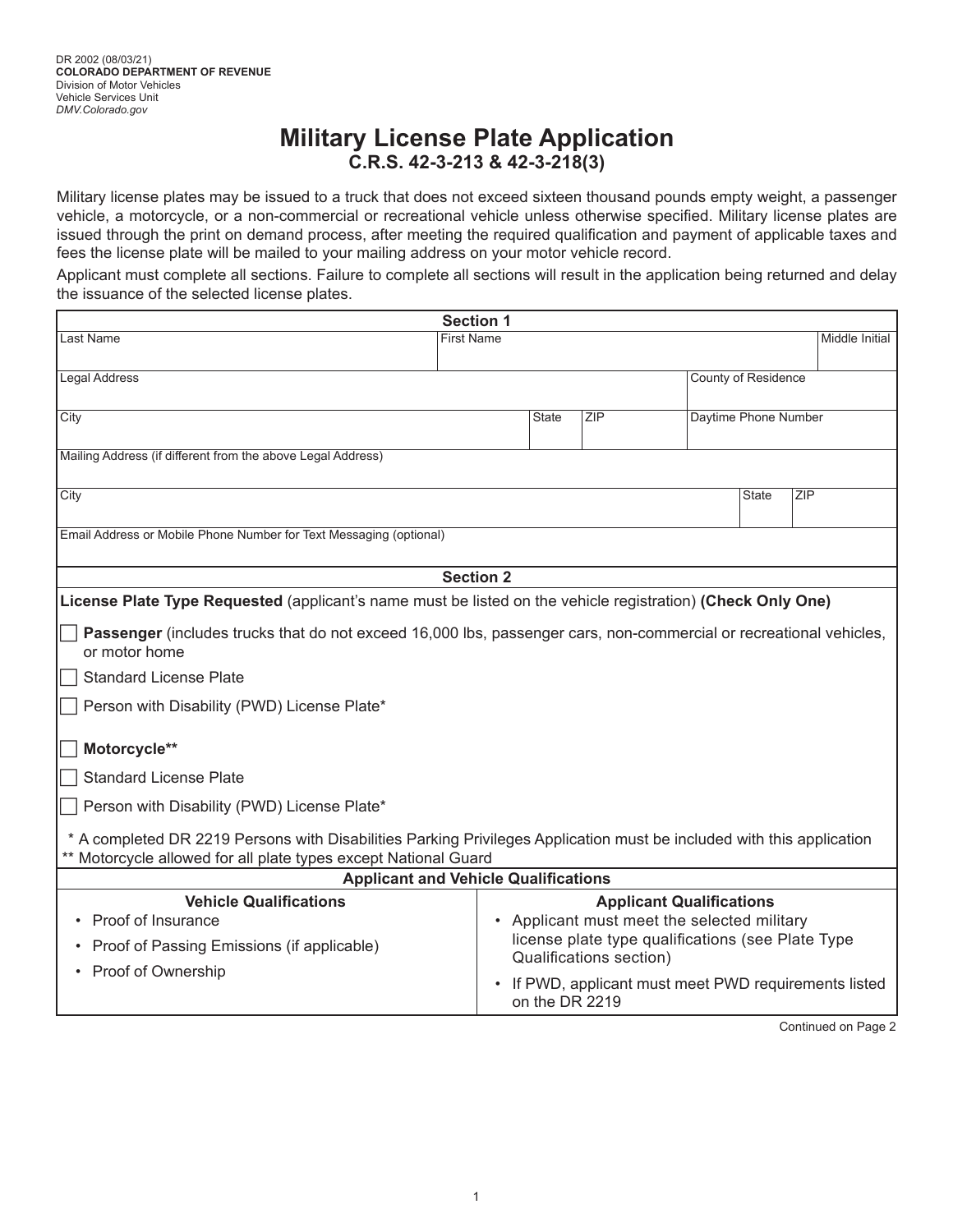# **Military License Plate Application (cont'd)**

| <b>Section 3</b>                                                                                                  |                                                                                                                                                      |                     |                                  |  |
|-------------------------------------------------------------------------------------------------------------------|------------------------------------------------------------------------------------------------------------------------------------------------------|---------------------|----------------------------------|--|
| <b>QUALIFIED EXEMPT Military License Plates (see Plate Type Qualification section)</b>                            |                                                                                                                                                      |                     |                                  |  |
|                                                                                                                   | If qualified, the applicant may be issued ONE of the below license plates exempt all ownership taxes and registration fees (sale/use tax not exempt) |                     |                                  |  |
| Air Force Cross                                                                                                   | Disabled Veteran                                                                                                                                     |                     | Distinguished Flying Cross       |  |
| <b>Distinguished Service Cross</b>                                                                                | Former Prisoner of War                                                                                                                               | Medal of Honor      |                                  |  |
| Navy Cross                                                                                                        | Pearl Harbor Survivor                                                                                                                                | <b>Purple Heart</b> |                                  |  |
| <b>Silver Star</b>                                                                                                |                                                                                                                                                      |                     |                                  |  |
| <b>QUALIFIED Military License Plates</b> (see Plate Type Qualification section)                                   |                                                                                                                                                      |                     |                                  |  |
| <b>Bronze Star</b>                                                                                                | <b>Bronze Star for Valor</b>                                                                                                                         |                     | Honorably Discharged Veteran     |  |
| Korean War Veteran                                                                                                | <b>National Guard</b>                                                                                                                                | Navy Seals          |                                  |  |
| <b>Submarine Service</b>                                                                                          | U.S. Army                                                                                                                                            |                     | U.S. Army 10th Mountain Division |  |
| U.S. Air Force                                                                                                    | U.S. Coast Guard                                                                                                                                     |                     | U.S. Marine Corps                |  |
| U.S. Army Special Forces                                                                                          | U.S. Navy                                                                                                                                            |                     | U.S. Woman Veteran               |  |
| Veteran of Afghanistan War                                                                                        | Veteran of Iraq War                                                                                                                                  | Vietnam Veteran     |                                  |  |
| Veteran of Operation Desert                                                                                       | <b>WWII</b>                                                                                                                                          |                     |                                  |  |
| Shield/Storm                                                                                                      |                                                                                                                                                      |                     |                                  |  |
| Fallen Service Member Military License Plates (see Plate Type Qualification section)                              |                                                                                                                                                      |                     |                                  |  |
| Fallen Air Force (Airman)                                                                                         | Fallen Army (Soldier)                                                                                                                                |                     | Fallen Coast Guard (Guardsman)   |  |
| Fallen Marines (Marine)                                                                                           |                                                                                                                                                      |                     | Fallen Navy (Sailor)             |  |
| No Qualification Military License Plates (see Plate Type Qualification section)                                   |                                                                                                                                                      |                     |                                  |  |
| 4th Infantry Division                                                                                             | Civil Air Patrol                                                                                                                                     |                     |                                  |  |
| <b>NORAD</b>                                                                                                      | <b>USS Colorado Submarine</b>                                                                                                                        |                     |                                  |  |
| <b>Section 4</b>                                                                                                  |                                                                                                                                                      |                     |                                  |  |
| I certify, under penalty of perjury, that the above statements are true and accurate to the best of my knowledge. |                                                                                                                                                      |                     |                                  |  |
| Signature of Applicant                                                                                            |                                                                                                                                                      |                     | Date                             |  |
|                                                                                                                   |                                                                                                                                                      |                     |                                  |  |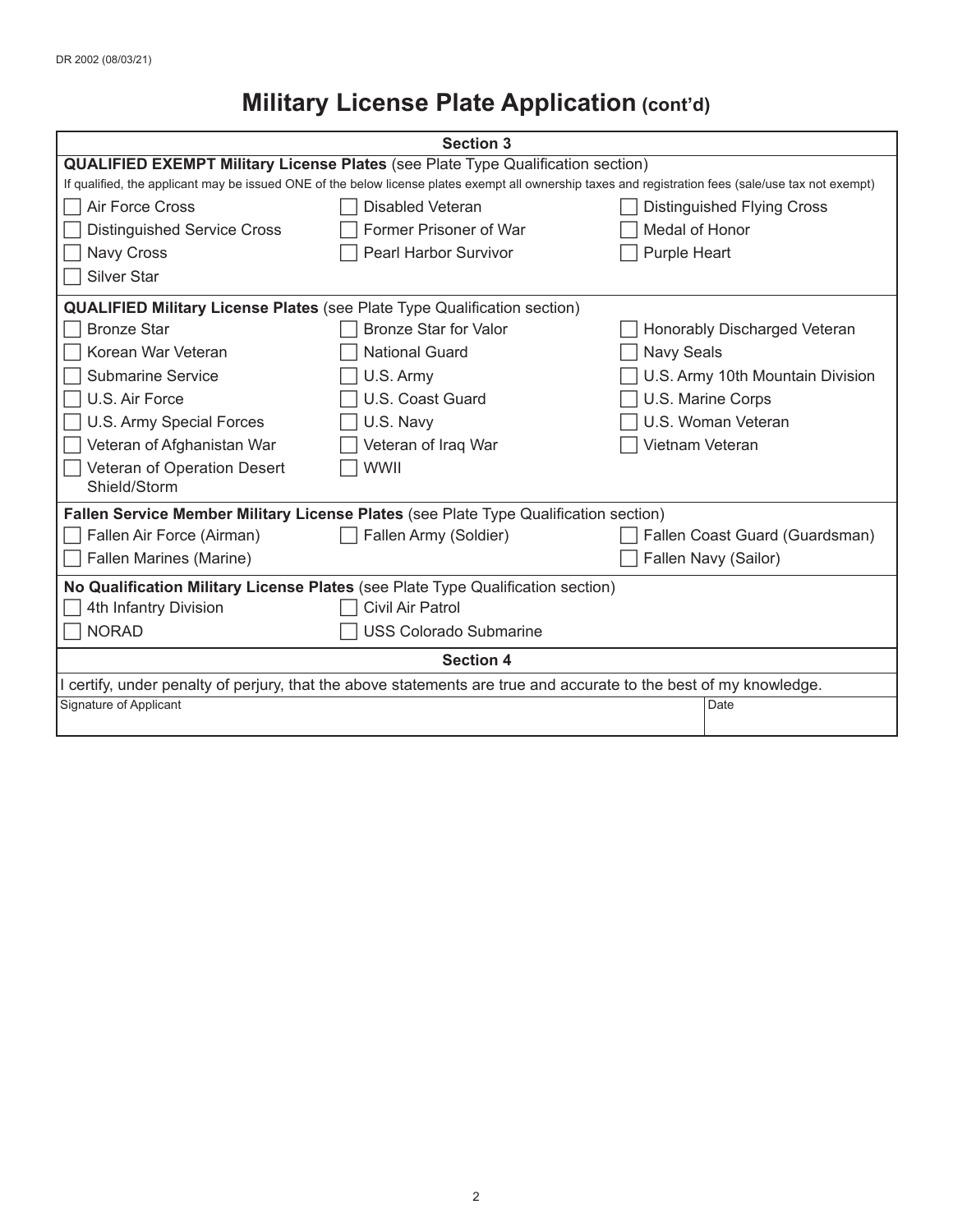| DR 2002 (08/03/21)<br><b>Plate Type Qualifications</b>                      |                                                                                                                |                                                                    |                                                                    |  |  |
|-----------------------------------------------------------------------------|----------------------------------------------------------------------------------------------------------------|--------------------------------------------------------------------|--------------------------------------------------------------------|--|--|
| 4th Infantry Division                                                       | <b>Air Force Cross</b>                                                                                         | <b>Bronze Star</b>                                                 | <b>Bronze Star for Valor</b>                                       |  |  |
| 42-3-213(20), C.R.S.                                                        | 42-3-213(10)(c)(III), C.R.S.                                                                                   | 42-3-213(14)(a), C.R.S.                                            | 42-3-213(14)(b), C.R.S.                                            |  |  |
| Who Qualifies: A person who                                                 | Who Qualifies: A natural person who                                                                            | Who Qualifies: A natural person                                    | Who Qualifies: A natural person who                                |  |  |
| supports the U.S. Army 4th Infantry                                         | has been awarded the Air Force                                                                                 | who has been awarded the Bronze                                    | has been awarded the Bronze Star                                   |  |  |
| Division                                                                    | Cross medal                                                                                                    | Star medal                                                         | medal with "V" for valor distinction                               |  |  |
| Proof: None required                                                        | Proof: Copy of DD 214 form issued                                                                              | Proof: Copy of DD 214 form issued                                  | Proof: Copy of DD 214 form issued                                  |  |  |
|                                                                             | by the U.S. Government or military                                                                             | by the U.S. Government or military                                 | by the U.S. Government or military                                 |  |  |
|                                                                             | order awarding the applicant the Air                                                                           | order awarding the applicant the                                   | order awarding the applicant the                                   |  |  |
|                                                                             | Force Cross medal                                                                                              | Bronze Star medal                                                  | Bronze Star medal with "V" for                                     |  |  |
|                                                                             |                                                                                                                |                                                                    | valor distinction                                                  |  |  |
| <b>Civil Air Patrol</b>                                                     | <b>Disabled Veteran</b>                                                                                        | <b>Distinguished Flying Cross</b>                                  | <b>Distinguished Service Cross</b>                                 |  |  |
| 42-3-213(27), C.R.S.                                                        | 42-3-213(5), C.R.S.                                                                                            | 42-3-213(25), C.R.S.                                               | 42-3-213(10)(c)(ll), C.R.S.                                        |  |  |
| Who Qualifies: A natural person who                                         | Who Qualifies: A natural person                                                                                | Who Qualifies: A natural person who                                | Who Qualifies: A natural person who                                |  |  |
| supports the Civil Air Patrol                                               | who has received an honorable                                                                                  | has been awarded a Distinguished                                   | has been awarded the Distinguished                                 |  |  |
| Proof: None required                                                        | discharge, or discharged LGBT                                                                                  | <b>Flying Cross medal</b>                                          | Service Cross medal                                                |  |  |
|                                                                             | veteran, of the U.S. Armed Services                                                                            | Proof: Copy of DD 214 form issued                                  | Proof: Copy of DD214 form issued                                   |  |  |
|                                                                             | and who has established such rights                                                                            | by the U.S. Government or military                                 | by the U.S. Government or military                                 |  |  |
|                                                                             | to benefits under the provision s                                                                              | order awarding the applicant the                                   | order awarding the applicant the                                   |  |  |
|                                                                             | of Public Law 663, 79th Congress,                                                                              | Distinguished Flying Cross medal                                   | Distinguished Service Cross medal                                  |  |  |
|                                                                             | as amended, and Public Law 187,                                                                                |                                                                    |                                                                    |  |  |
|                                                                             | 82nd Congress, as amended, or is                                                                               |                                                                    |                                                                    |  |  |
|                                                                             | a veteran of the U.S. Armed Forces                                                                             |                                                                    |                                                                    |  |  |
|                                                                             | who incurred a disability and who                                                                              |                                                                    |                                                                    |  |  |
|                                                                             | is, at the date of such application,                                                                           |                                                                    |                                                                    |  |  |
|                                                                             | receiving compensation from the                                                                                |                                                                    |                                                                    |  |  |
|                                                                             | Veterans Administration or any                                                                                 |                                                                    |                                                                    |  |  |
|                                                                             | branch of the U.S. Armed Forces                                                                                |                                                                    |                                                                    |  |  |
|                                                                             | for a fifty percent or more, service-                                                                          |                                                                    |                                                                    |  |  |
|                                                                             | connected, permanent disability, or                                                                            |                                                                    |                                                                    |  |  |
|                                                                             | for loss of use of one or both feet or                                                                         |                                                                    |                                                                    |  |  |
|                                                                             | one or both hands, or for permanent                                                                            |                                                                    |                                                                    |  |  |
|                                                                             | impairment or loss of vision in both                                                                           |                                                                    |                                                                    |  |  |
|                                                                             | eyes that constitutes virtual or actual                                                                        |                                                                    |                                                                    |  |  |
|                                                                             | blindness                                                                                                      |                                                                    |                                                                    |  |  |
|                                                                             | Proof: Copy of DD 214 form issued                                                                              |                                                                    |                                                                    |  |  |
|                                                                             | by the U.S. Government or other                                                                                |                                                                    |                                                                    |  |  |
|                                                                             | discharge documents issued by                                                                                  |                                                                    |                                                                    |  |  |
|                                                                             | the U.S. Armed Services and an                                                                                 |                                                                    |                                                                    |  |  |
|                                                                             | eligibility letter from the Veterans                                                                           |                                                                    |                                                                    |  |  |
|                                                                             | Affairs stating all of the below:                                                                              |                                                                    |                                                                    |  |  |
|                                                                             | • The veteran has a 50% or                                                                                     |                                                                    |                                                                    |  |  |
|                                                                             | greater percentage of disability;                                                                              |                                                                    |                                                                    |  |  |
|                                                                             | and                                                                                                            |                                                                    |                                                                    |  |  |
|                                                                             | • The disability is service                                                                                    |                                                                    |                                                                    |  |  |
|                                                                             | connected; and                                                                                                 |                                                                    |                                                                    |  |  |
|                                                                             | • The disability is permanent                                                                                  |                                                                    |                                                                    |  |  |
| <b>Fallen Air Force (Airman)</b>                                            | <b>Fallen Army (Soldier)</b>                                                                                   | <b>Fallen Coast Guard (Guardsman)</b>                              | <b>Fallen Marines (Marine)</b>                                     |  |  |
| 42-3-213(15), C.R.S.                                                        | 42-3-213(15), C.R.S.                                                                                           | 42-3-213(15), C.R.S.                                               | 42-3-213(15), C.R.S.                                               |  |  |
| Who Qualifies: A current or past                                            | Who Qualifies: A current or past                                                                               | Who Qualifies: A current or past                                   | Who Qualifies: A current or past                                   |  |  |
|                                                                             | spouse, child, sibling, grandparent, or spouse, child, sibling, grandparent, or                                | spouse, child, sibling, grandparent, or                            | spouse, child, sibling, grandparent,                               |  |  |
| parent of service member who died                                           | parent of service member who died                                                                              | parent of service member who died                                  | or parent of service member who                                    |  |  |
| U.S. Armed Forces                                                           | in the line of duty while serving in the $\vert$ in the line of duty while serving in the<br>U.S. Armed Forces | in the line of duty while serving in the                           | died in the line of duty while serving                             |  |  |
| Proof: Copy of Services member's                                            | Proof: Copy of Services member's                                                                               | U.S. Armed Forces                                                  | in the U.S. Armed Forces                                           |  |  |
| DD 214, Service Record, Report of                                           | DD 214, Service Record, Report                                                                                 | Proof: Copy of Services member's<br>DD 214, Service Record, Report | Proof: Copy of Services member's<br>DD 214, Service Record, Report |  |  |
| Casualty (DD 1300), officially issued of Casualty (DD 1300), officially     |                                                                                                                | of Casualty (DD 1300), officially                                  | of Casualty (DD 1300), officially                                  |  |  |
| documents, or death certificate                                             | issued documents, or death                                                                                     | issued documents, or death                                         | issued documents, or death                                         |  |  |
| and proof that the applicant is                                             | certificate and proof that the                                                                                 | certificate and proof that the                                     | certificate and proof that the                                     |  |  |
| the current or past spouse, child,                                          | applicant is the current or past                                                                               | applicant is the current or past                                   | applicant is the current or past                                   |  |  |
| sibling, grandparent, or parent of the spouse, child, sibling, grandparent, |                                                                                                                | spouse, child, sibling, grandparent,                               | spouse, child, sibling, grandparent,                               |  |  |
| service member                                                              | or parent of the service member                                                                                | or parent of the service member                                    | or parent of the service member                                    |  |  |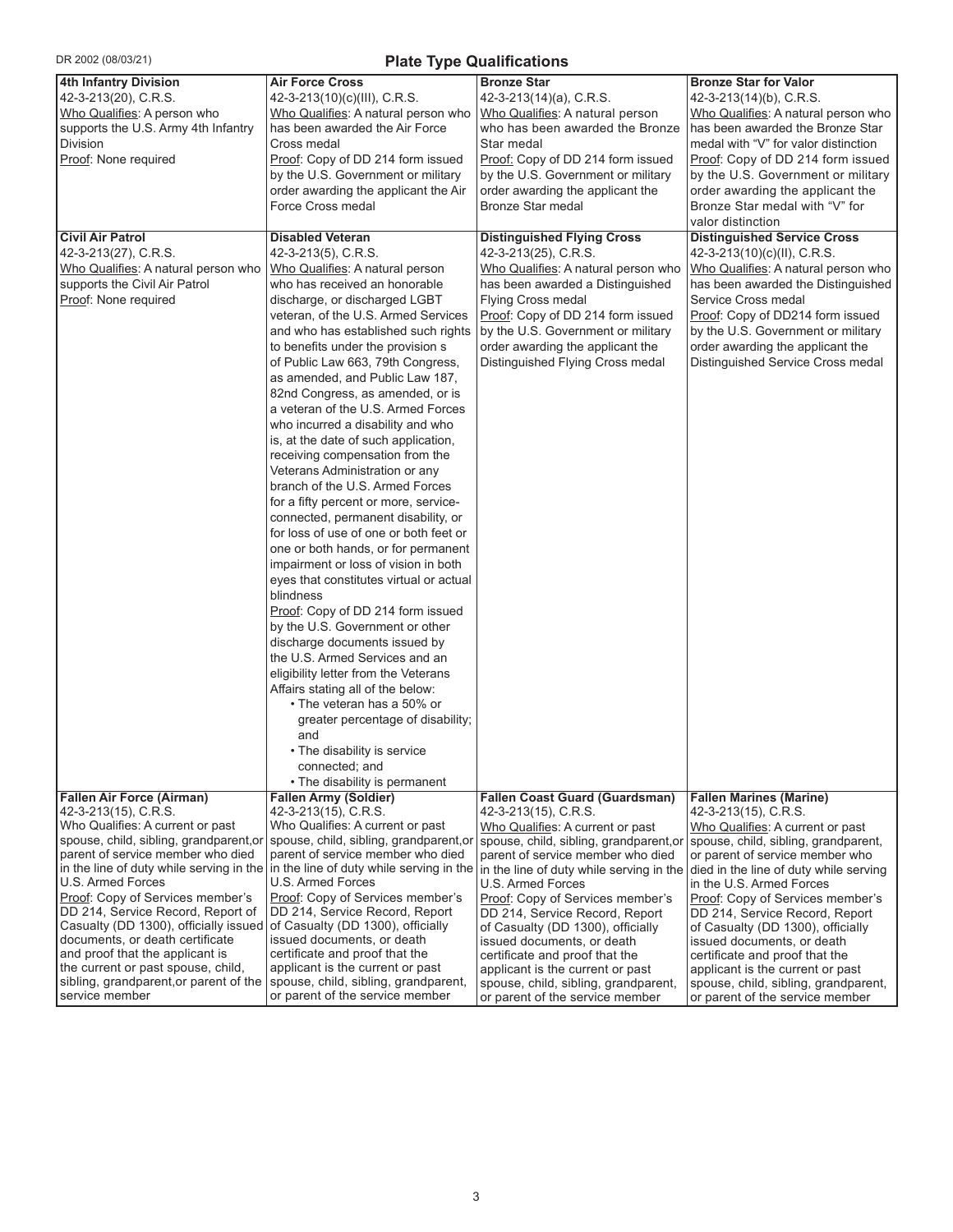| DR 2002 (08/03/21)<br>Plate Type Qualifications (cont'd)                                                                                                                                                                                                                                                                                                                                                                                                                                                                                                           |                                                                                                                                                                                                                                                                                                                                                                                                                                                                                                                                                                                                                                                                                                                                                                                                                                  |                                                                                                                                                                                                                                                                                                                                                                                                                                        |                                                                                                                                                                                                                                                                                                                                                                                                                                                                                                                                                                                                                               |  |
|--------------------------------------------------------------------------------------------------------------------------------------------------------------------------------------------------------------------------------------------------------------------------------------------------------------------------------------------------------------------------------------------------------------------------------------------------------------------------------------------------------------------------------------------------------------------|----------------------------------------------------------------------------------------------------------------------------------------------------------------------------------------------------------------------------------------------------------------------------------------------------------------------------------------------------------------------------------------------------------------------------------------------------------------------------------------------------------------------------------------------------------------------------------------------------------------------------------------------------------------------------------------------------------------------------------------------------------------------------------------------------------------------------------|----------------------------------------------------------------------------------------------------------------------------------------------------------------------------------------------------------------------------------------------------------------------------------------------------------------------------------------------------------------------------------------------------------------------------------------|-------------------------------------------------------------------------------------------------------------------------------------------------------------------------------------------------------------------------------------------------------------------------------------------------------------------------------------------------------------------------------------------------------------------------------------------------------------------------------------------------------------------------------------------------------------------------------------------------------------------------------|--|
| <b>Fallen Navy (Sailor)</b><br>42-3-213(15), C.R.S.<br>Who Qualifies: A current or past<br>spouse, child, sibling, grandparent,or<br>parent of service member who died<br>in the line of duty while serving in the by an enemy of the United States<br>U.S. Armed Forces<br>Proof: Copy of Services member's<br>DD 214, Service Record, Report<br>of Casualty (DD 1300), officially<br>issued documents, or death<br>certificate and proof that the<br>applicant is the current or past<br>spouse, child, sibling, grandparent,<br>or parent of the service member | <b>Former Prisoner of War</b><br>42-3-213(3), C.R.S.<br>Who Qualifies: A natural person<br>who, while serving in the U.S.<br>Armed Forces, was incarcerated<br>during a period of conflict with the<br><b>United States</b><br>Proof: Copy of discharge papers<br>indicating that the applicant was<br>incarcerated by an enemy of the<br>United States during a period of<br>conflict with the United States                                                                                                                                                                                                                                                                                                                                                                                                                    | <b>Honorably Discharged Veteran</b><br>42-3-213(4), C.R.S.<br>Who Qualifies: A natural person<br>who has received an honorable<br>discharge, or discharged LGBT<br>veteran, or is retired from a branch<br>of the U.S. Armed Services<br>Proof: Copy of DD 214 form issued<br>by the U.S. Government or other<br>documents that demonstrate that the<br>applicant is honorably discharged<br>or retired                                | <b>Korean War Veteran</b><br>42-3-213(9), C.R.S.<br>Who Qualifies: A natural person who<br>was a member of the U.S. Armed<br>Forces between June 27, 1950, and<br>January 31, 1955<br>Proof: Copy of DD 214 form issued<br>by the U.S. Government or other<br>military documents that indicate the<br>dates the applicant was in the U.S.<br><b>Armed Forces</b>                                                                                                                                                                                                                                                              |  |
| <b>Medal of Honor</b><br>42-3-213(7), C.R.S.<br>Who Qualifies: A natural person who<br>has been awarded a Medal of Honor<br>medal<br>Proof: Copy of DD 214 form issued<br>by the U.S. Government or letter<br>of verification from the appropriate<br>branch of the U.S. Armed Forces<br>that the applicant has been awarded<br>a Medal of Honor medal                                                                                                                                                                                                             | <b>National Guard</b><br>42-3-218, C.R.S.<br>Who Qualifies: A natural person who<br>is an active or retired member of the<br><b>Colorado National Guard</b><br>Proof: Form prepared by the<br>Department of Military and Veterans<br>Affairs verifying the applicants active<br>or retired status                                                                                                                                                                                                                                                                                                                                                                                                                                                                                                                                | <b>Navy Cross</b><br>42-3-213(10)(c)(l), C.R.S.<br>Who Qualifies: A natural person who<br>has been awarded the Navy Cross<br>medal<br>Proof: Copy of DD 214 form issued<br>by the U.S. Government or military<br>order awarding the applicant the<br>Navy Cross medal                                                                                                                                                                  | <b>Navy SEALs</b><br>42-3-213(26), C.R.S.<br>Who Qualifies: A natural person<br>who has received an honorable<br>discharge, or discharged LGBT<br>veteran, is retired, or is an active or<br>reserve member of the United States<br>Navy SEALs<br>Proof: Copy of DD 214 form<br>issued by the U.S. Government<br>and a certification from the UDT/<br>SEAL Association, Inc., the Rocky<br>Mountain Chapter of the UDT/SEAL<br>Association, Inc., or a successor<br>organization indicating that the<br>applicant has an honorable discharge<br>from, is retired from, or is an active or<br>reserve member of the Navy SEALs |  |
| <b>NORAD</b><br>42-3-213(19), C.R.S.<br>Who Qualifies: Any person who<br>wishes to commemorate the North<br>American Aerospace Defense<br>Command's fiftieth anniversary<br>Proof: None required                                                                                                                                                                                                                                                                                                                                                                   | <b>Pearl Harbor Survivor</b><br>42-3-213(6), C.R.S.<br>Who Qualifies: Any natural person<br>who was a member of the U.S.<br>Armed Forces on December 7,<br>1941; was on station on December<br>7, 2914, during the hours of 7:55<br>a.m. to 9:45 a.m. Hawaii time at<br>Pearl Harbor, the island of Oahu,<br>or off-shore at a distance not to<br>exceed three miles therefrom;<br>received an honorable discharge,<br>or discharged LGBT veteran, from<br>the U.S. Armed Forces; and holds<br>a current membership in a national<br>organization of survivors of the<br>attack on Pearl Harbor<br>Proof: Copy of DD 214 form<br>issued by the U.S. Government<br>or other discharge documents<br>issued by the U.S. Armed Services<br>demonstrating the applicant meets<br>the requirements listed under who<br>qualifies above | <b>Purple Heart</b><br>42-3-213(2), C.R.S.<br>Who Qualifies: A natural person who<br>has been awarded a Purple Heart<br>for wounds received in combat<br>at the hands of an enemy of the<br><b>United States</b><br>Proof: Copy of DD 214 form issued<br>by the U.S. Government or letter<br>of verification from the appropriate<br>branch of the U.S. Armed Forces<br>indicating the applicant was awarded<br>the Purple Heart medal | <b>Silver Star</b><br>42-3-213(10)(c)(IV), C.R.S.<br>Who Qualifies: A natural person<br>who has been awarded the Silver<br>Star medal<br>Proof: Copy of DD 214 form issued<br>by the U.S. Government or military<br>order awarding the applicant the<br>Silver Star medal                                                                                                                                                                                                                                                                                                                                                     |  |
| <b>Submarine Service</b><br>$42 - 3 - 213(3)$<br>Who Qualifies: A natural person<br>who is an honorably discharged,<br>discharged LGBT veteran, retired,<br>reserve, or active member of the<br>Submarine Service of the United<br>States Navy<br>Proof: Copy of DD 214 form<br>issued by the U.S. Government or<br>other evidence demonstrating the<br>applicant meets the requirements in<br>who qualifies above                                                                                                                                                 | <b>U.S. Air Force</b><br>42-3-213(17), C.R.S.<br>Who Qualifies: A natural person<br>who has received an honorable<br>discharge, discharged LGBT<br>veteran, is retired, or is an active or<br>reserve member or any component<br>of the U.S. Air Force<br>Proof: Copy of DD 214 form<br>issued by the U.S. Government or<br>other evidence demonstrating the<br>applicant meets the requirements in<br>who qualifies above                                                                                                                                                                                                                                                                                                                                                                                                       | U.S. Army<br>42-3-213(12), C.R.S.<br>Who Qualifies: A natural person<br>who is an honorably discharged, or<br>discharged LGBT veteran, retired,<br>reserve, or active member of the<br>U.S. Army<br>Proof: Copy of DD 214 form<br>issued by the U.S. Government or<br>other evidence demonstrating the<br>applicant meets the requirements in<br>who qualifies above                                                                   | U.S. Army 10th Mountain Division<br>42-3-213(29), C.R.S.<br>Who Qualifies: A natural person<br>who was honorably discharged,<br>discharged LGBT veteran, retired,<br>reserve, or active member of the<br>10th Mountain Division of the<br>U.S. Army<br>Proof: Copy of DD 214 form<br>issued by the U.S. Government or<br>other evidence demonstrating the<br>applicant meets the requirements in<br>who qualifies above                                                                                                                                                                                                       |  |